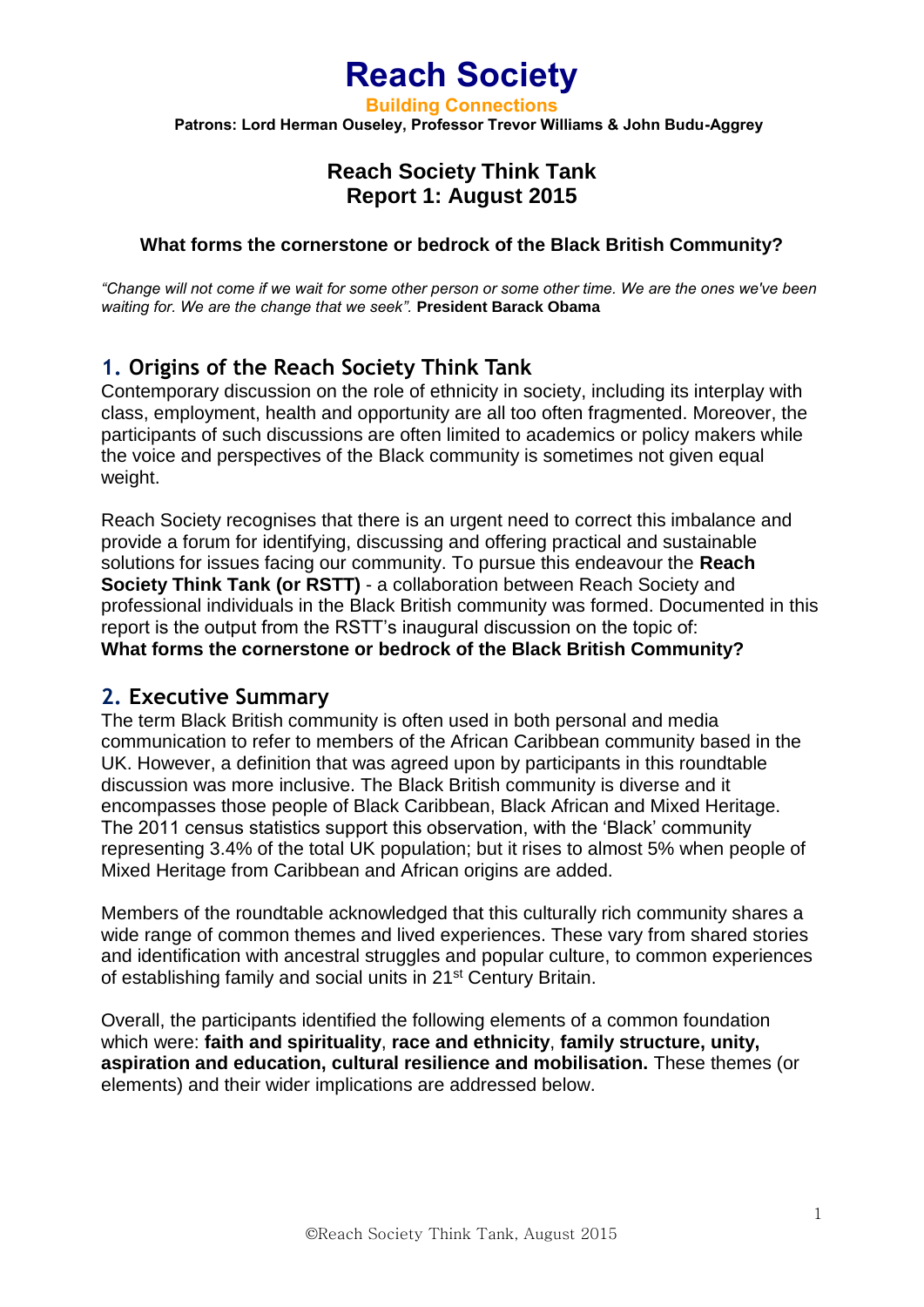**Building Connections [www.reachsociety.com](http://www.reachsociety.com/) Email: [info@reachsociety.com](mailto:info@reachsociety.com) Patrons: Lord Herman Ouseley, Professor Trevor Williams & John Budu-Aggrey**

**Reach Society**

## **3. Themes Discussed**

**Faith and spirituality:** They were described by participants as playing an important role in the foundation of today's Black British community. The core values seen across different faith groups include integrity, honesty, selflessness and respect for others. And whilst church attendance is in relative decline in wider British society, it is holding firm in the Black British community, and these principles are still very much at work in the professional and personal relationships in the community.

Some participants were cautious about the contribution of faith and the church in the Black British community, given some historical aspects of church behaviour on issues such as equality and slavery. Nevertheless, it was agreed that some faith movements such as the Quak ers were tireless advocates for the abolition of slavery, and today virtually all faith groups champion the cause of equality. Furthermore, all agreed that everyone is free to express their faith or religious beliefs as they see fit, and the Black British community actively participates in a range of faith groups.

**Race and ethnicity**: Participants viewed their race or ethnicity as another core element of the foundation of the Black Community. The concept of Black History, as a timeline of significant cultural and political experiences endured by contemporary and distant ancestors, was felt to act as a common feature of its identity. Black history month (or BHM), during October in the UK (and February in the USA) features events and activities that seek to engage young and old in the history of people of African origin.

Whilst BHM was intended to be a positive experience for the Black British Community, concerns were raised about the actual community engagement and contribution to the design of the activities rolled out in schools and elsewhere. It was felt that having a month long platform, in the UK, was good in principle. However, many recognised that school based activities fell short of the original objective which was to build cultural knowledge and esteem, and a positive identity amongst young people in the UK. One reason for this loss of focus is the misplaced belief that head teachers or the lead teachers have the necessary understanding, sensitivity or passion for BHM.

Participants also recognised the impact of negative experiences such as racism and discrimination encountered by members of the Black community, both overtly and covertly. Several participants noted the disproportionate representation of members of the Black British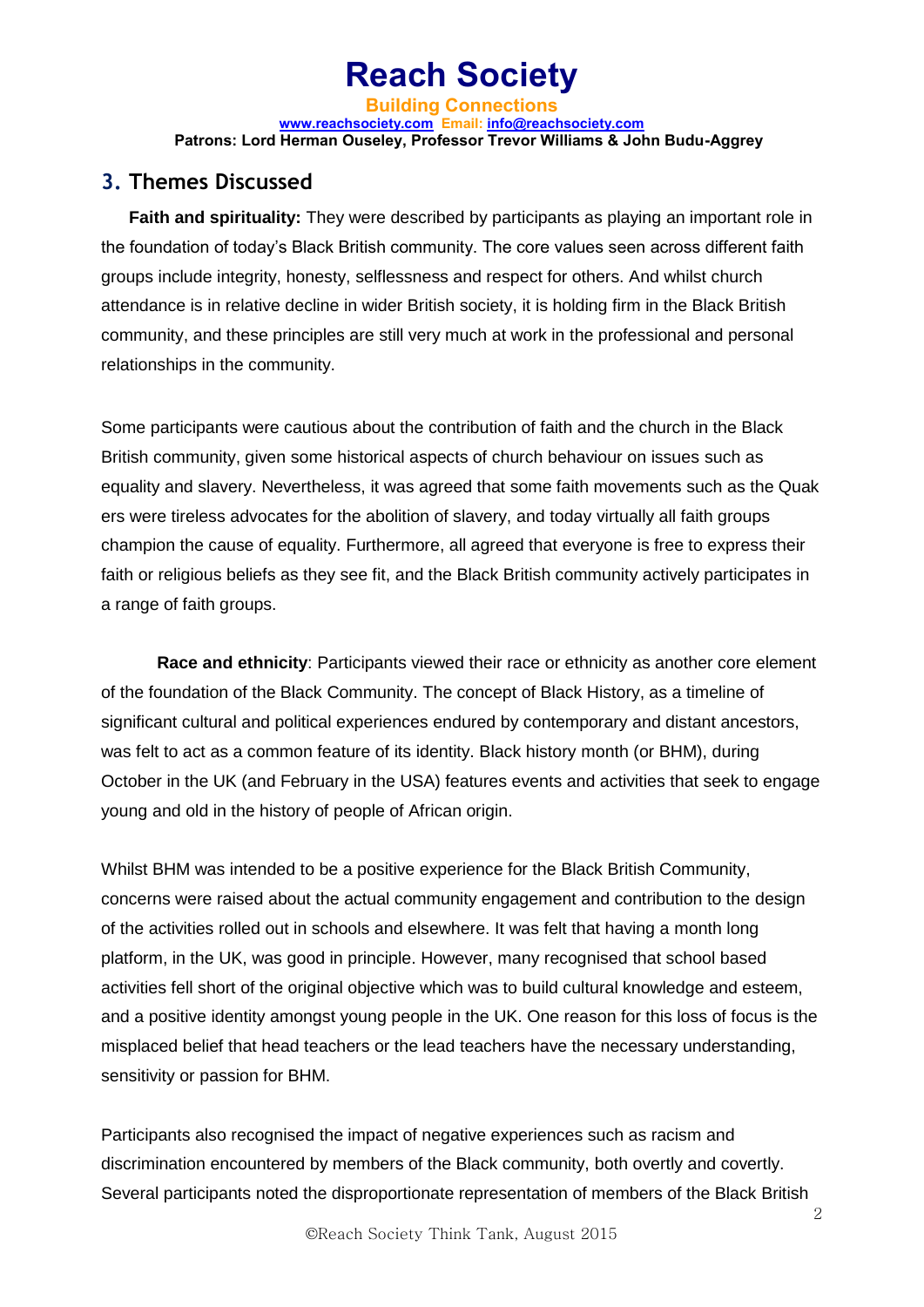#### **Building Connections [www.reachsociety.com](http://www.reachsociety.com/) Email: [info@reachsociety.com](mailto:info@reachsociety.com) Patrons: Lord Herman Ouseley, Professor Trevor Williams & John Budu-Aggrey**

community in certain civil settings and institutions such as: over-representation as defendants within the criminal justice system; over-representation in unemployment, under-representation in management or leadership positions in the public and private sectors, and the lower educational attainment in both secondary and tertiary education.

Whilst these are areas of ongoing cause for concern, several participants remarked that there have been significant improvements in the educational attainment of young people in the Black British Community, over the last 7 years. And whilst this requires further work, a bleak picture should not be allowed to descend on a community that has produced, and continues to produce some of the brightest and most influential national and international figures.

On the matter of other ethnic groups, several members of the roundtable asked what lessons could be learnt from other ethnic groups with comparable history, namely, those arriving in the UK as post Second World War economic migrants from the Indian sub-continent and China. They have rich and diverse histories and have developed and maintained strong economic and cultural ties to the UK, similar to the Black community. However, on average, larger portions of their young people have achieved top grades in secondary education, and also go on to achieve higher average earnings as graduates.

**Family structure, unity, aspiration and education:** Most participants felt that structure and unity within the family was an integral feature of the Black British community. Women are perceived as playing a leading role in forging family unity and keepers of the flames of aspiration burning. The issue the small percentage of fatherless families was noted alongside the realisation that men do play important roles in families within the Black British community.

Without question, most communities in the UK, and across the world, aspire to a better life, with many in the community having the ambition to acquire knowledge and education in order to succeed, but these aspirations are realised to different degrees. Indeed, the Black British community must contend with structural hurdles or barriers such as institutional discrimination or prejudice, as well as the limited career options of their young people, especially those with poor or narrow educational attainment.

Participants felt discrimination and racism are barriers that affect most ethnic minorities in the UK. However, mitigating factors against these factors were having a strong sense of community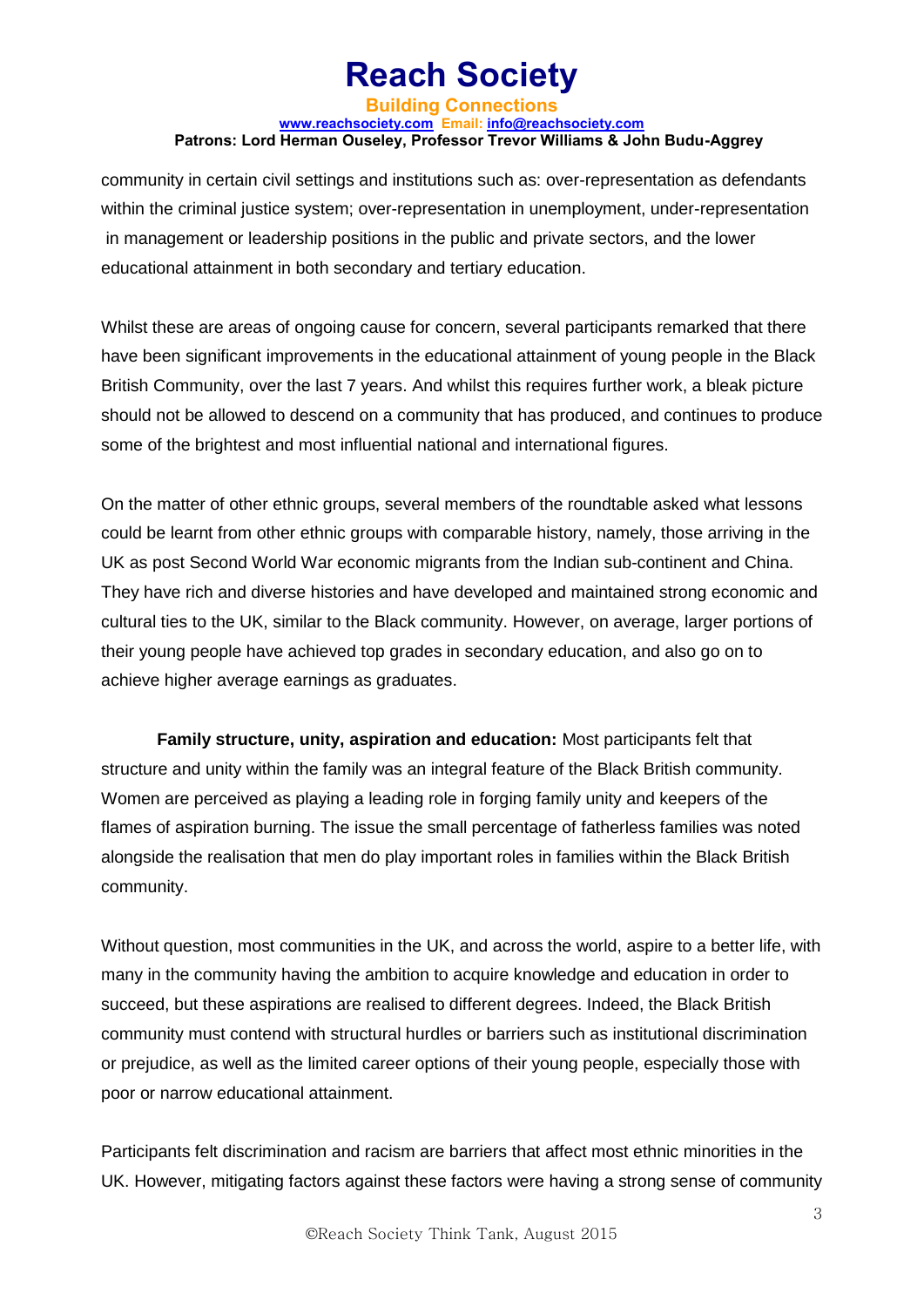**Building Connections [www.reachsociety.com](http://www.reachsociety.com/) Email: [info@reachsociety.com](mailto:info@reachsociety.com) Patrons: Lord Herman Ouseley, Professor Trevor Williams & John Budu-Aggrey**

and maintaining amity within ones community.

One participant raised the role of the Historic Black Colleges and Universities (or HBCU) in the USA for empowering individuals and strengthening the academic base of the African American community. The absence of the equivalent of the HBCU in the UK might help to explain the comparatively poor representation of people from the Black British community in UK universities (or Higher Education).

**Cultural resilience and mobilisation:** It was raised that key individuals together with the development of many groups or organisations within the Black British community have addressed, and continue to do so, the issues facing members of the community; highlighting a strong sense of engagement. For mental and physical health issues groups like Black Mental [Health UK](http://www.blackmentalhealth.org.uk/) and [African Caribbean Leukaemia Trust ACLT](http://www.aclt.org/) were formed. For spiritual and faith reasons the [Black Majority Churches](http://www.blackandmulticulturalchurches.co.uk/) were developed, from the 1950s, to serve the Black community, all across the UK.

A participant raised the point that the Black British community continues to evolve through greater community collaboration. Participants felt that a key area requiring improvement is that of community leadership at local, regional and national levels.

Given that the highest proportions of the Black British community are resident in London and the Midland conurbations, the issue of how to achieve greater coordination across the country was raised, and the issue of what role London based organisations such as Reach Society might play in promoting collaborative leadership, beyond Greater London.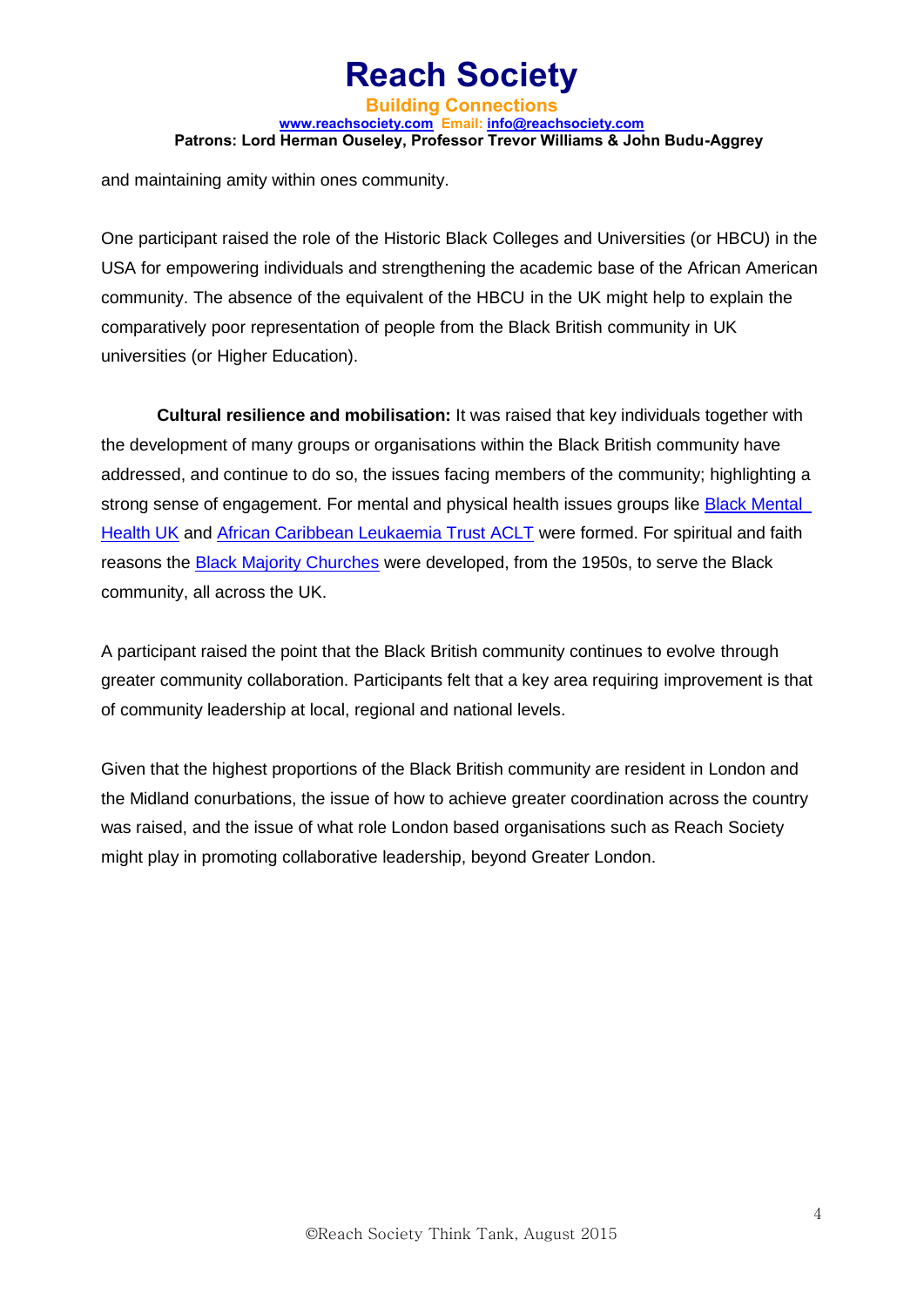**Reach Society Building Connections [www.reachsociety.com](http://www.reachsociety.com/) Email: [info@reachsociety.com](mailto:info@reachsociety.com) Patrons: Lord Herman Ouseley, Professor Trevor Williams & John Budu-Aggrey**

### **4. Wider Implications**

**Defining questions:** This roundtable discussion raised several questions about areas of needs for the Black British community in the 21<sup>st</sup> Century, namely:

- $\Box$  How do mature members of the community introduce and consistently share their core values with the younger generations, with particular reference to knowledge of self, and a sense of understanding ones legitimacy and power in the world?
- $\Box$  How do the contemporary views of the Black British community, from this roundtable, compare to those from other areas of the community? And can this yield meaningful change for all parts of the community?
- $\Box$  How can leadership and coordination on a regional and national level be achieved or improved, against the backdrop of limited number of dedicated institutions in the Black British community and the presence of ongoing and widespread structural obstacles?

**Areas of consideration:** On each of these questions, it was recognised by participants that the responsibility for the direction of travel lies within the Black British community. Such areas of consideration include:

- *Institutions:* The benefits of establishing a set of institutions which would become beacons for progress and centres of excellence for fostering good relations, pioneering relevant research and nurturing future leaders was noted.
- *Special interest groups:* The development and nurturing of special interest groups across junior and senior members of the community could provide an important role to facilitate change for the benefit of their members was also noted.
- *Lessons from history:* Consider lessons from recent history such as the role of the Historic Black Colleges and Universities (or HBCU), established in the late 1800s in the USA for the purpose of serving a minority African American community that had just emerged from enslavement. Consideration should be given to how comparable institutions such as existing Black Supplementary Schools in the UK could be improved and expanded to meet the needs of the Black British community.